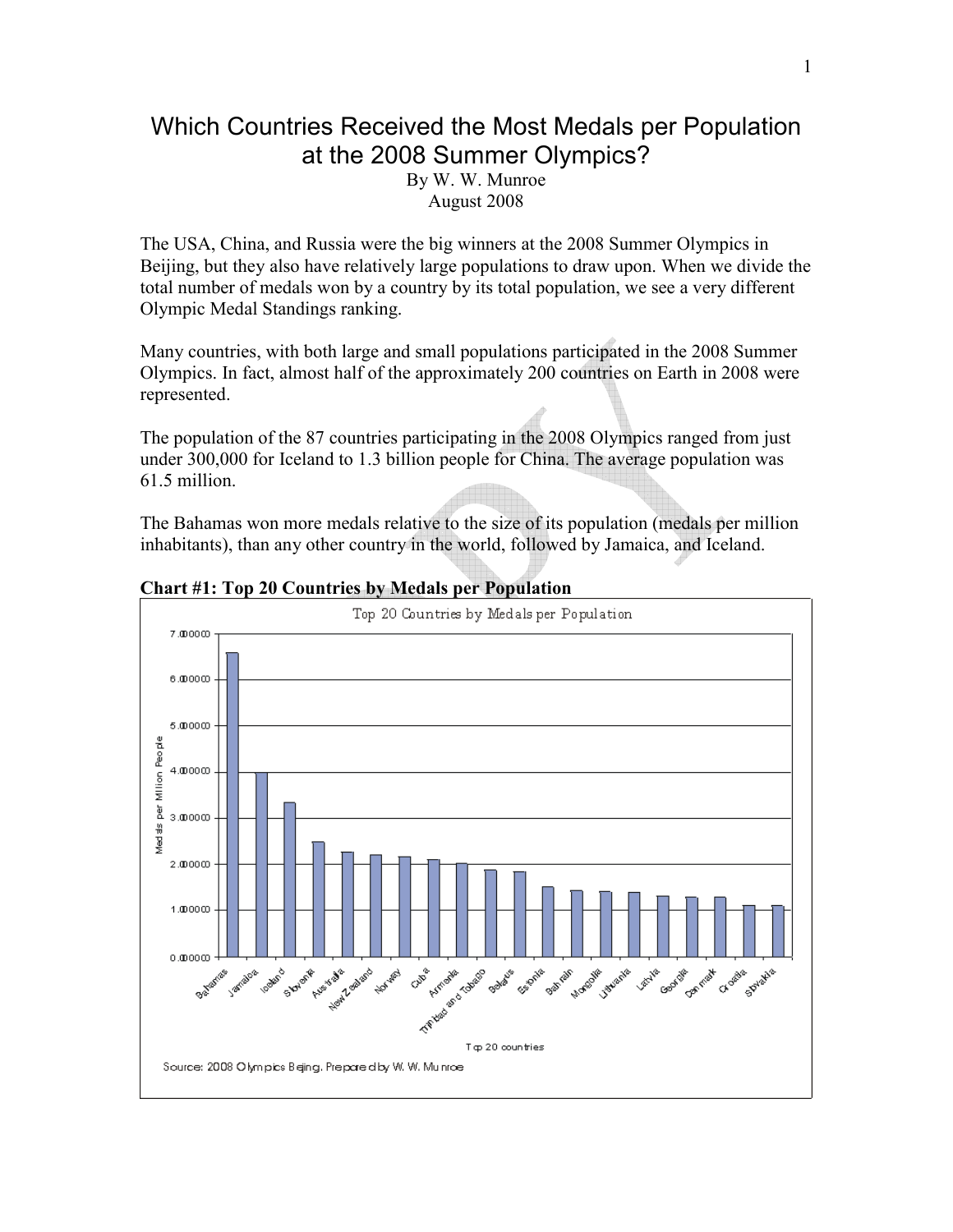The medals per million inhabitants standings show that many Caribbean islands, many northern European countries, as well as other countries from around the world placed in the top 20, all with over 1 medal per million. The average number of medals per million people, for all 87 countries, was .7.

Looking at the top three countries in the official medal standings, the USA won 0.37 medals per million people, forty fourth overall and China won 0.076 medals for ever one million people, sixty seventh overall. Russia with 0.5 medals per million (or one medal per 2 million people) was thirty seventh overall in medals per population ranking. India had the least number of medals by population, followed by Vietnam and Egypt.

Many of the countries with higher than average number of medals per million people were from countries with a low total population. In fact, while high populations were somewhat helpful in achieving high total medal counts (except for India), it was a disadvantage in terms of medals per million.

The trend line in Chart  $#2$  is difficult to see as it hugs the x and y axis with a brief appearance for countries with less than 200,000,000 people and less than one medal per million.



## **Chart #2: Medals against Total Population**

Indeed, all the countries with over 1 medal per million had a total population of less than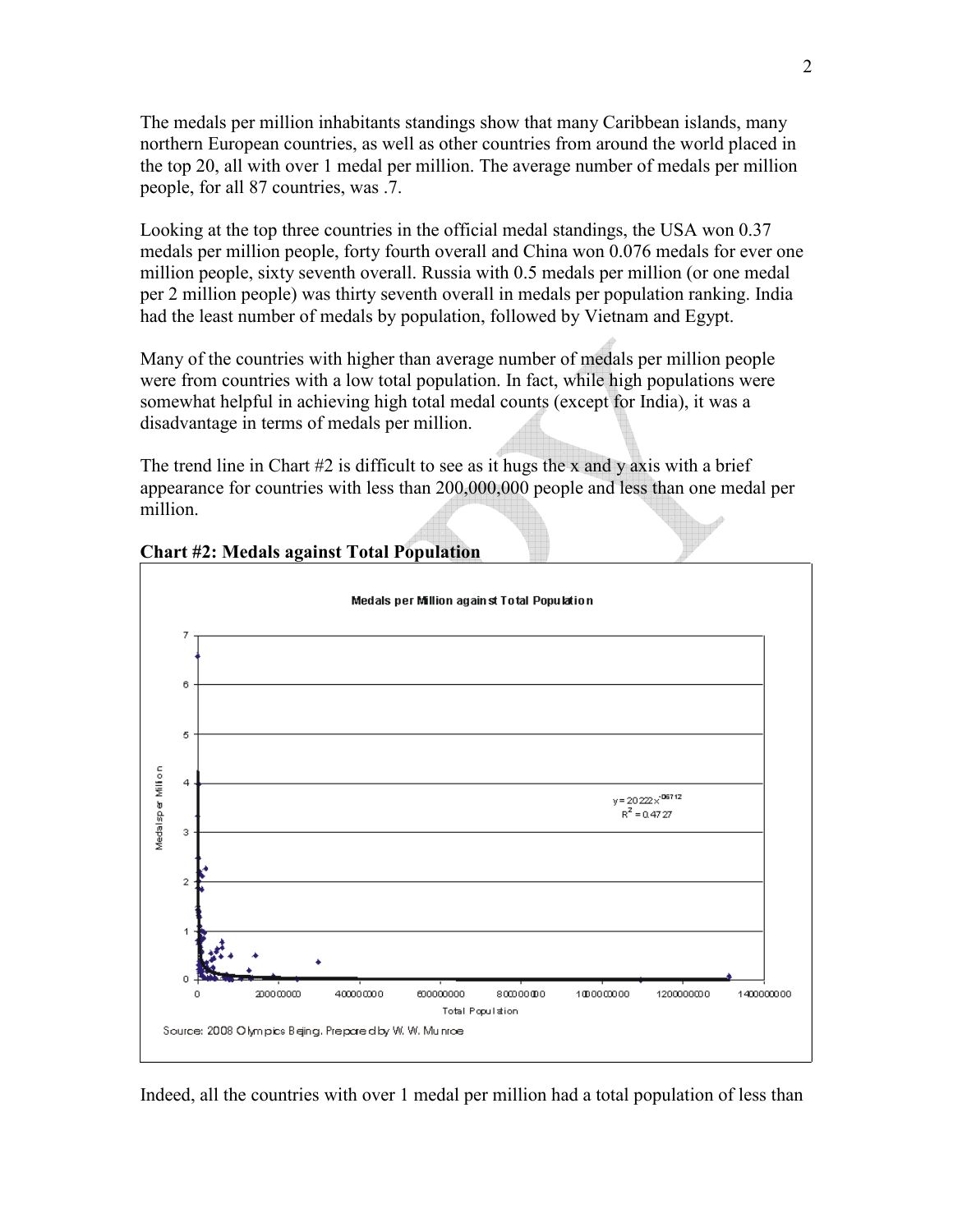12,000,000, except for Australia with 22 and quarter million people and 2.3 medals per million, a truly exceptional performance.

In order to take a closer look at the countries with a high number of medals per million, the same chart is created for countries with less than 12,000,000, in Chart #3 below. The scatterplot reveals an exponential negative relationship between total population and medals per million inhabitants.



**Chart #3: Medals per Million against Total Population** 

As the total population increases, the number of medals per million decreases, rapidly at first, then begins to level out for countries with 10,000,000 and more inhabitants. Indeed, total population explains approximately 50% of the variation in the number of medals per million when compared to the natural logarithm. It could be that countries with small populations enter the Olympics with fewer athletes, but that these athletes are recognized medal contenders.

Another way of looking at the medal distribution in relation to population is to consider the population density of countries. By looking at population density, we can also consider the role of urbanity and rurality. This may help explain the variation in Medals per Million between countries with large urban populations, like the USA, and those with predominantly low density areas, like Mongolia.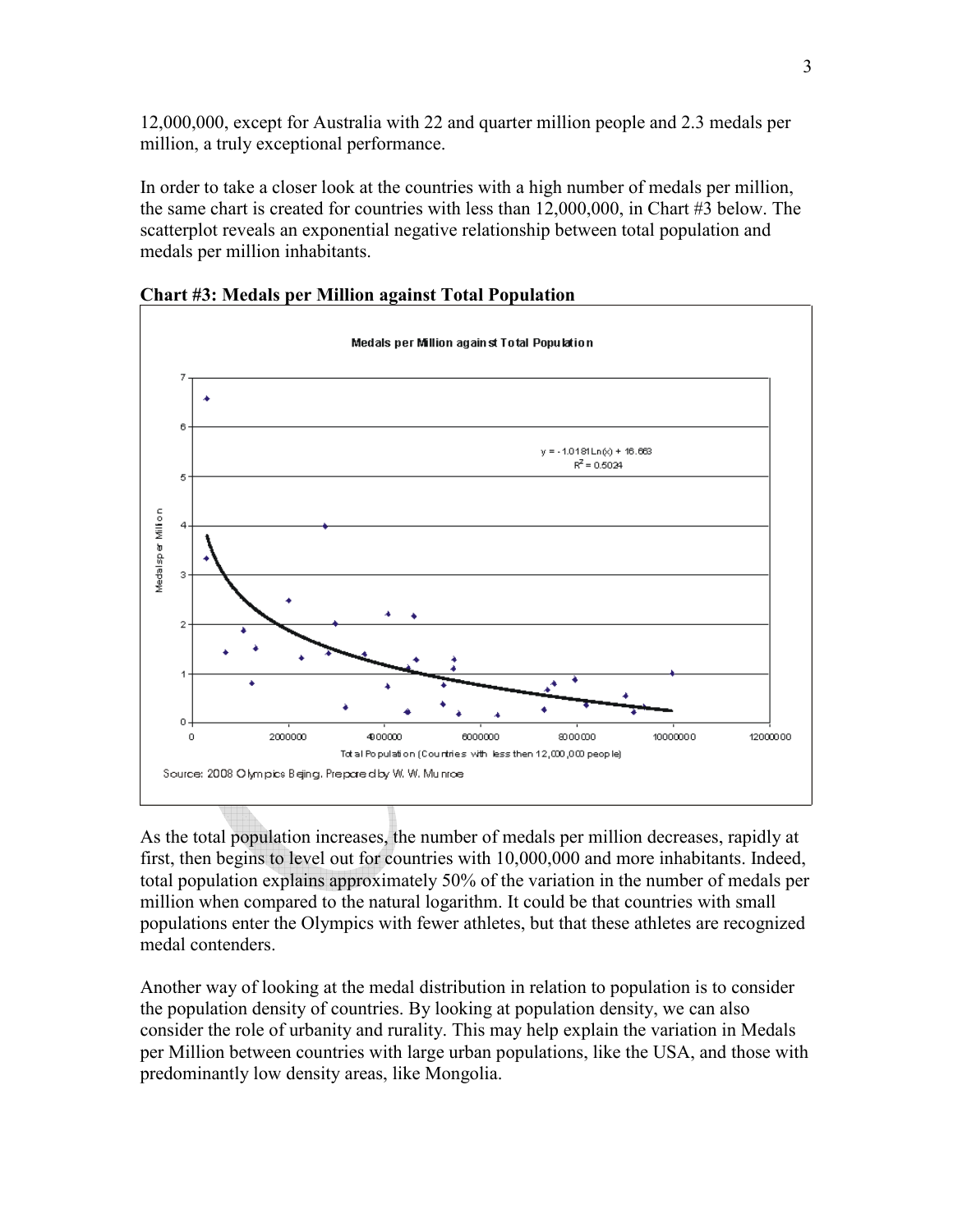As we can see in the chart, only two countries had more than 2,000 people per kilometer, Bahrain and Singapore which is a city state. For the "countries" participating in the 2008 Olympics, the median density (as many below as above) was 200 people per square kilometer.



## **Chart #4: Medals per Million against Density**

The city state of Singapore has the highest population per square kilometer of any of the participants at over 16,000 people per square kilometer. Bahrain had the second highest density at just over 2,700 people per kilometer, and one medal (gold).

To have a closer look at the medals per million people in areas with fewer than 2,000 people per square kilometer, Bahrain and Singapore have been removed from the following chart.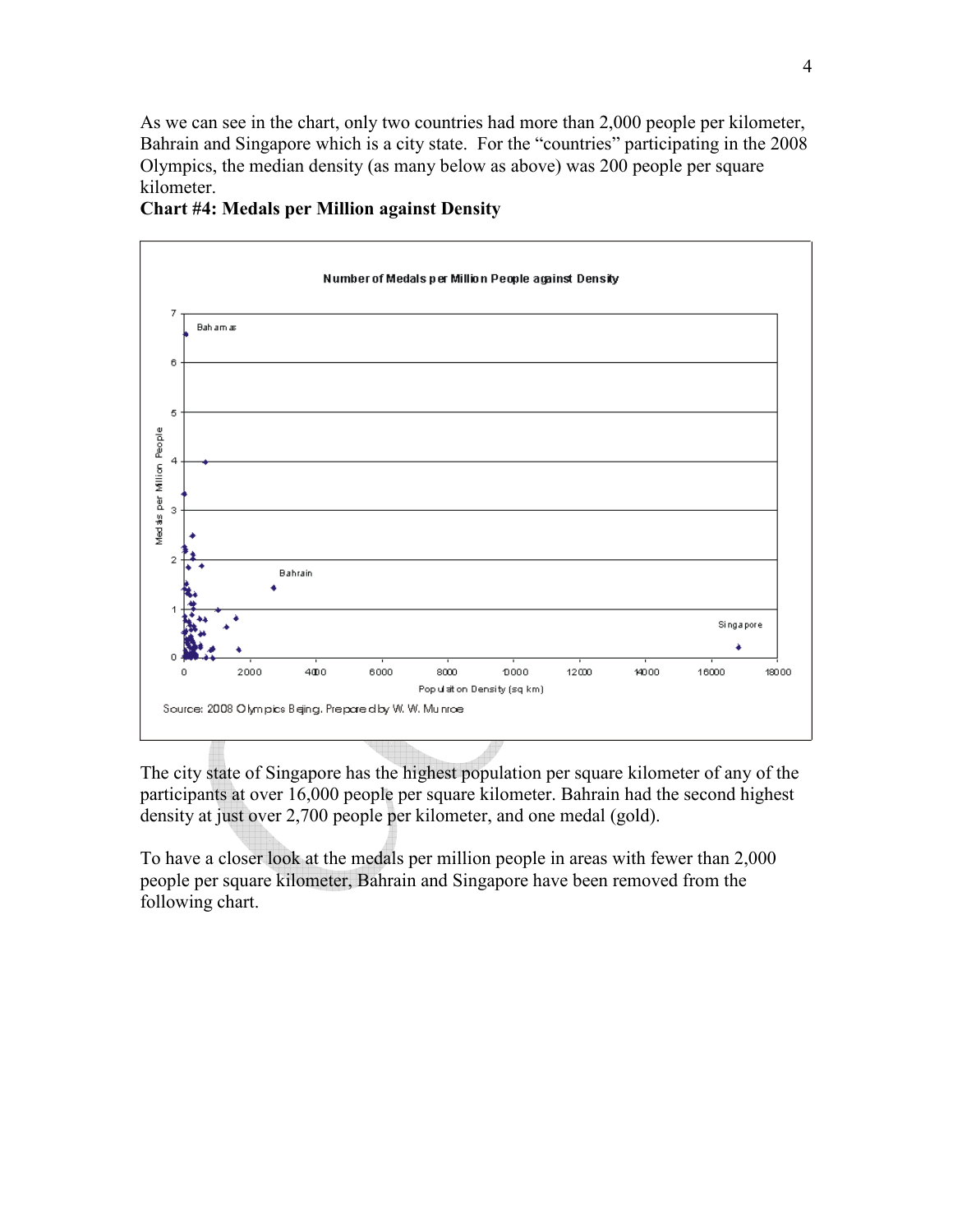

## **Chart #5: Medals per Million against Density of under 2000 people per sq km**

Of the countries with over 1.5 medals per million people, only Jamaica has over 600 people per square kilometer. Indeed, the higher the density, the more difficult it was to earn more than 1 medal per million people.

Some of the other countries to do well in terms of medals per million people are the Bahamas, and Belarus. Also, Slovenia, Cuba, and Armenia standout as exceptional performers.

Table #1 below reveals that there are three countries that stand out in terms of medals per population by density. The Bahamas has a low density and the highest medals per population while Jamaica has 3 to 4 medals per million with just over 600 people per sq km, and Bahrain has 1 to 2 medals per million (having earned one gold) and over 2600 people per sq km.